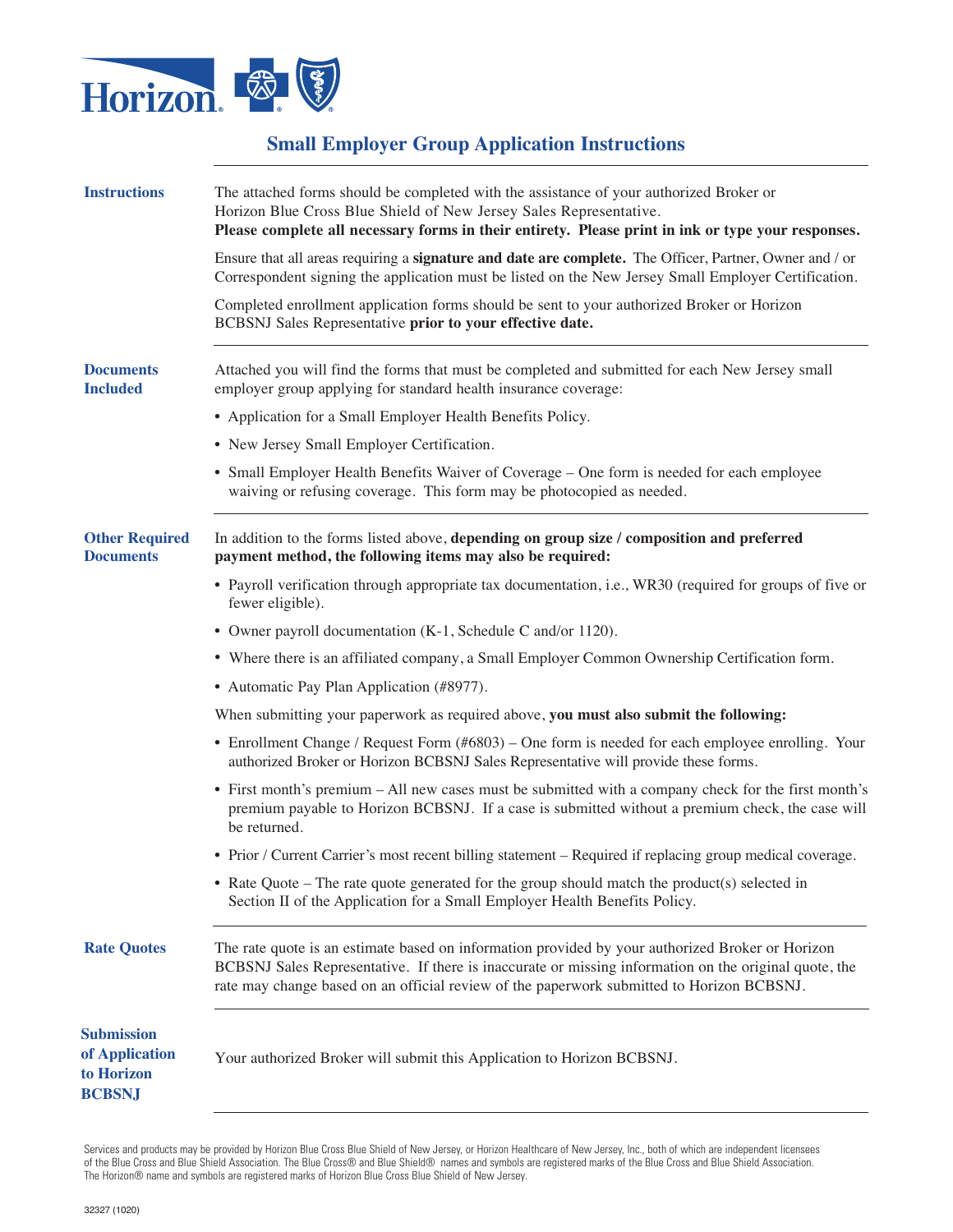

# **APPLICATION FOR A SMALL GROUP HEALTH BENEFITS POLICY**

|    |                                                                                                                                                                                                                                                                                                    |                                                                                                             |                                               | <b>RESET</b>                                 |
|----|----------------------------------------------------------------------------------------------------------------------------------------------------------------------------------------------------------------------------------------------------------------------------------------------------|-------------------------------------------------------------------------------------------------------------|-----------------------------------------------|----------------------------------------------|
|    | Horizon.                                                                                                                                                                                                                                                                                           |                                                                                                             |                                               |                                              |
|    |                                                                                                                                                                                                                                                                                                    | <b>APPLICATION FOR A SMALL GROUP HEALTH BENEFITS POLICY</b>                                                 |                                               |                                              |
|    |                                                                                                                                                                                                                                                                                                    |                                                                                                             |                                               |                                              |
|    | Note: The Effective Date will be on or after the date Horizon Blue Cross Blue Shield of New Jersey approves the application.                                                                                                                                                                       |                                                                                                             |                                               |                                              |
|    | <b>SECTION I: POLICYHOLDER INFORMATION</b>                                                                                                                                                                                                                                                         | ,我们也不能会有一个人的事情。""我们的人们是不是我们的人,我们也不能会有一个人的人,我们也不能会有一个人的人,我们也不能会有一个人的人,我们也不能会有一个人的人                           |                                               |                                              |
|    |                                                                                                                                                                                                                                                                                                    |                                                                                                             |                                               |                                              |
|    |                                                                                                                                                                                                                                                                                                    |                                                                                                             |                                               |                                              |
|    |                                                                                                                                                                                                                                                                                                    |                                                                                                             |                                               |                                              |
|    | Street                                                                                                                                                                                                                                                                                             | City                                                                                                        | State                                         | ZIP                                          |
|    | Street                                                                                                                                                                                                                                                                                             | City                                                                                                        | State                                         | ZIP                                          |
|    |                                                                                                                                                                                                                                                                                                    |                                                                                                             |                                               |                                              |
|    | Contract information should be provided: $\Box$ electronically or $\Box$ hard copy. Check one.                                                                                                                                                                                                     |                                                                                                             |                                               |                                              |
|    |                                                                                                                                                                                                                                                                                                    |                                                                                                             |                                               |                                              |
| 5. |                                                                                                                                                                                                                                                                                                    |                                                                                                             |                                               |                                              |
|    | 6. Nature of Business (specify): entertainment and the set of SIC Code: entertainment and SIC Code: entertainment and the set of the set of the set of the set of the set of the set of the set of the set of the set of the s                                                                     |                                                                                                             |                                               |                                              |
|    | 7. Number of full-time employees in your company:                                                                                                                                                                                                                                                  |                                                                                                             |                                               |                                              |
|    | Refer to the New Jersey Small Employer Certification for the definition of a full-time employee.                                                                                                                                                                                                   |                                                                                                             |                                               |                                              |
|    | 8. Number of full-time employees to be insured: __________________________                                                                                                                                                                                                                         |                                                                                                             |                                               |                                              |
|    | 10. Insurance Requested For:<br>$\Box$ Employees Only                                                                                                                                                                                                                                              | $\Box$ Employees and Dependents including Spouse $\Box$ Employees and Dependents excluding Spouse           |                                               |                                              |
|    | Should the plan provide coverage for domestic partners as permitted by P.L. 2003, c. 246?<br>If yes, should the plan provide coverage for coverage of children of a covered domestic partner?                                                                                                      |                                                                                                             |                                               | $\Box$ Yes $\Box$ No<br>$\Box$ Yes $\Box$ No |
|    | 11. Is the employer subject to the requirements of COBRA?                                                                                                                                                                                                                                          | $\Box$ Yes $\Box$ No                                                                                        |                                               |                                              |
|    | 12. Is the employer subject to the requirements of Medicare as Secondary Payor Rules for eligibility due to age?<br>Due to disability?                                                                                                                                                             |                                                                                                             |                                               | $\Box$ Yes $\Box$ No<br>$\Box$ Yes $\Box$ No |
|    | 13. Orientation Period?<br>$\Box$ Yes $\Box$ No                                                                                                                                                                                                                                                    |                                                                                                             |                                               |                                              |
|    | 14. Waiting period before employees become insured: (may not exceed 90 days)<br>Present Employees : $\square$ no waiting period $\square$ one month $\square$ two months $\square$ 90 days<br>New or Rehired Employees: $\Box$ no waiting period $\Box$ one month $\Box$ two months $\Box$ 90 days |                                                                                                             |                                               |                                              |
|    | 15. Period for Annual Employee Open Enrollment Period:                                                                                                                                                                                                                                             |                                                                                                             |                                               |                                              |
|    | 16. What percentage of the premium will the employer pay? _______________                                                                                                                                                                                                                          |                                                                                                             |                                               |                                              |
|    | 17. Deposit \$                                                                                                                                                                                                                                                                                     |                                                                                                             |                                               |                                              |
|    | Premium Paid:<br>$\Box$ Monthly $\Box$ Automatic checking withdrawal                                                                                                                                                                                                                               | Premium will be due as of the effective date. The premium for the first month of coverage must be attached. |                                               |                                              |
|    | Affiliates, subsidiaries or branches (Must be included for purposes of participation)                                                                                                                                                                                                              |                                                                                                             |                                               |                                              |
|    | Legal Name & Location                                                                                                                                                                                                                                                                              |                                                                                                             | No. of full-time employees<br>in this company | No. of full-time employees<br>to be insured  |
|    |                                                                                                                                                                                                                                                                                                    |                                                                                                             |                                               |                                              |
|    |                                                                                                                                                                                                                                                                                                    |                                                                                                             |                                               |                                              |
|    |                                                                                                                                                                                                                                                                                                    |                                                                                                             |                                               |                                              |
|    |                                                                                                                                                                                                                                                                                                    |                                                                                                             |                                               |                                              |
|    | 32327 (1020)                                                                                                                                                                                                                                                                                       |                                                                                                             |                                               |                                              |

| Legal Name & Location | No. of full-time employees<br>in this company | No. of full-time employees<br>to be insured |
|-----------------------|-----------------------------------------------|---------------------------------------------|
|                       |                                               |                                             |
|                       |                                               |                                             |
|                       |                                               |                                             |
|                       |                                               |                                             |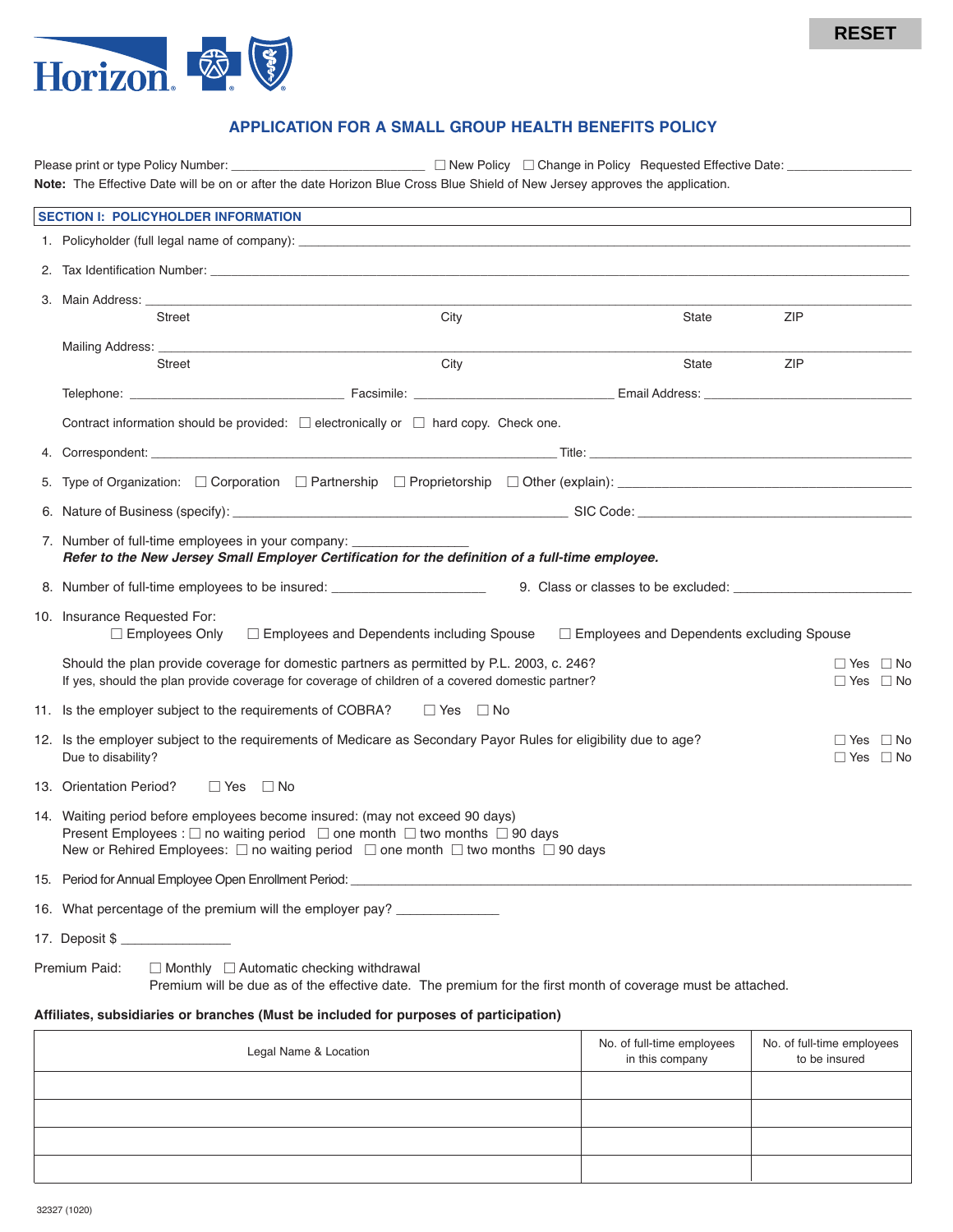### **SECTION II: SPECIFICATIONS FOR COVERAGE**

Please select desired health benefits option and stand alone pediatric dental option.

#### **HEALTH BENEFITS**

#### **Advantage Direct Access**

- $\Box$  Platinum 100/70 \$20/\$40 copay, \$10/\$25/\$50 Rx, with BlueCard
- $\Box$  Gold 100/80/60 \$30/\$50 copay, \$15/\$40/\$75 Rx, with BlueCard

#### **AdvantageEPO**

- $\Box$  Gold 100% \$25/\$45 copay, \$25/\$50/\$75 Rx □ with BlueCard □ without BlueCard
- □ Gold 100% \$40/\$60 copay, \$15/60%/50% Rx ■ with BlueCard ■ without BlueCard
- $\Box$  Gold 100/80 \$20/\$40 copay, \$10/\$25/\$50 Rx with BlueCard **I** without BlueCard
- □ Silver 100/70 \$45/\$70 copay, \$25/\$50/\$75 Rx ■ with BlueCard ■ without BlueCard
- □ Silver 100/50 \$30/\$60 copay, \$20/\$50/\$75 Rx ■ with BlueCard ■ without BlueCard
- $\Box$  Bronze 50 50% after deductible, \$25/50% after deductible Rx **Now With BlueCard III** without BlueCard

#### **OMNIA**

- □ OMNIA Platinum, \$5/\$15/\$30/\$30 Rx, without BlueCard
- □ OMNIA Gold, \$10/\$40/\$75/\$75 after Tier 1 Rx deductible, without BlueCard
- □ OMNIA Silver, \$20/50%, 50%, 50% after Tier 1 Rx deductible, without BlueCard
- □ OMNIA Silver Value, \$10/\$40/\$75/\$75, after Tier 1 deductible, without BlueCard
- $□$  OMNIA Bronze, \$25/50%, 50%, 50% after Tier 1 deductible, without BlueCard<br>□ OMNIA Gold\_\$10/\$40/\$75/\$75 Bx\_with BlueCard
- $\Box$  OMNIA Gold, \$10/\$40/\$75/\$75 Rx, with BlueCard
- ! OMNIA Silver, \$25/50%/50%/50% after Tier 1 Rx deductible, with BlueCard

#### **HSA plans**

- □ OMNIA Silver HSA, Tier 1 deductible & 60% Rx, without BlueCard
- □ OMNIA Gold HSA, \$10/\$40/\$75/\$75 after Tier 1 deductible, with BlueCard
- $\Box$  HSA Advantage Direct Access Silver 100/70/60 \$30/\$50 copay, 60% CDHRx, with BlueCard

### ! **Other:** \_\_\_\_\_\_\_\_\_\_\_\_\_\_\_\_\_\_\_\_\_\_\_\_\_\_\_\_\_\_\_\_\_\_\_\_\_\_\_\_\_\_\_\_\_\_\_\_\_\_\_\_\_\_\_\_\_\_\_\_\_\_\_\_\_\_\_\_\_\_\_\_\_\_\_\_\_\_\_\_\_\_\_\_\_\_\_\_\_\_\_\_\_\_\_\_\_\_\_\_\_\_\_\_\_\_\_\_

### **STAND ALONE PEDIATRIC DENTAL**

- $\Box$  Horizon Young Grins (only provides benefits for members under age 19)
- $\Box$  Horizon Family Grins
- $\Box$  Horizon Family Grins Plus

### **STAND ALONE PEDIATRIC DENTAL OPTIONS**

The Patient Protection and Affordable Care Act (PPACA) permits plans outside of the Small Employer Business Health Options (SHOP) Program to issue coverage without pediatric dental benefits only if reasonably assured that the applicant has purchased an exchange-certified stand-alone dental plan (SAPD) covering the pediatric dental benefits as required by PPACA. In order to receive reasonable assurance from you, we require the following information if you did not select a Stand Alone Pediatric Dental Plan listed above:

- $\Box$  Proof of coverage or other documentation reasonably acceptable to the Health Insurance Issuers evidencing your enrollment in an exchange certified SAPD. Proof acceptable may be a copy of enrollment confirmation from the SAPD issuer or a copy of your coverage document (for example, a certificate of coverage).
- $\Box$  The contact information of your SAPD issuer that we may verify your enrollment with, which you expressly grant our ability to verify your enrollment:

| Name of SAPD Issuer:     |  |
|--------------------------|--|
| Policy Number: _         |  |
| Name of Contract Holder: |  |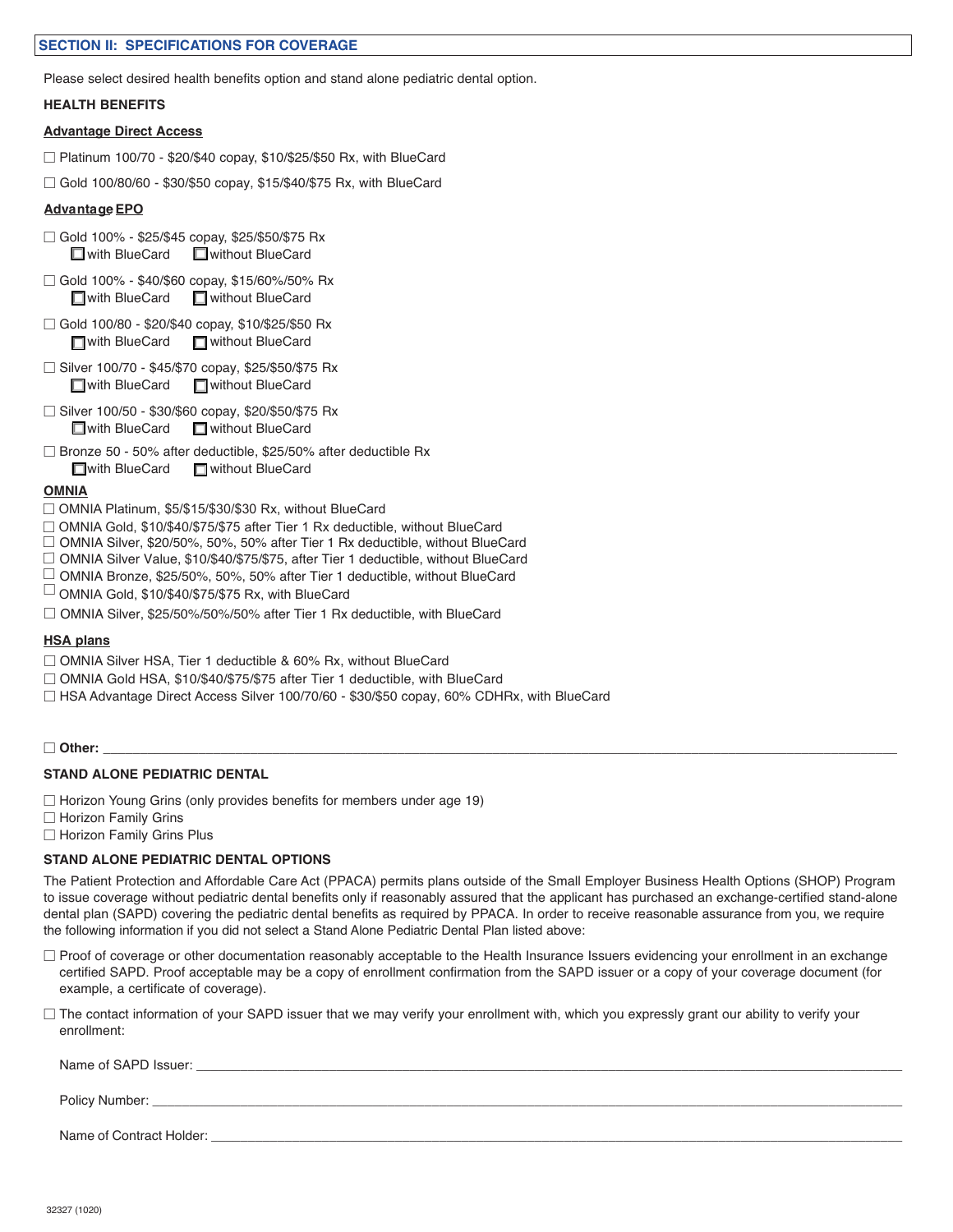|    | <b>SECTION III: ALL QUESTIONS MUST BE ANSWERED</b>                                                                                                 |                     |              |
|----|----------------------------------------------------------------------------------------------------------------------------------------------------|---------------------|--------------|
| 1. | Is there any Group Health Plan:<br>• now in force and to be continued?<br>• currently being applied for?                                           | Yes<br>Yes          | ⊟ No<br>⊟ No |
|    | If "Yes", identify the name of the Group Health Plan, give a description of the plan(s) and name of insurance carrier(s):                          |                     |              |
| 2. |                                                                                                                                                    |                     |              |
|    |                                                                                                                                                    |                     |              |
|    | Is the coverage applied for in this application replacing other group insurance?                                                                   | Yes<br>$\mathbf{L}$ | l I No       |
|    |                                                                                                                                                    |                     |              |
|    |                                                                                                                                                    |                     |              |
| 3. | Are extended benefits provided in case of termination of health benefits?                                                                          | <b>Yes</b>          | $\Box$ No    |
| 4. | To the best of your knowledge are there any current or former employees or their eligible dependents whose health insurance<br>is being continued? | Yes                 | ⊟ No         |

# **Please provide the following information for each current/former employee or dependent on health continuations.**

| Name of<br>Employee/Dependent | Date of<br>Birth | Type of Continuation<br>State/Federal/<br><b>Extended Benefits</b> | Reason for Termination<br>Disability/Other | <b>Continuation Dates</b><br>Start | End |
|-------------------------------|------------------|--------------------------------------------------------------------|--------------------------------------------|------------------------------------|-----|
|                               |                  |                                                                    |                                            |                                    |     |
|                               |                  |                                                                    |                                            |                                    |     |
|                               |                  |                                                                    |                                            |                                    |     |
|                               |                  |                                                                    |                                            |                                    |     |
|                               |                  |                                                                    |                                            |                                    |     |
|                               |                  |                                                                    |                                            |                                    |     |

If additional space is needed, attach a separate sheet, signed and dated.

- 5. To the best of your knowledge:
	- a. Are any employees or dependents presently incapacitated?  $\Box$  Yes  $\Box$  Yes  $\Box$  No

| b. Are any dependent children incapable of self-support due to a physical or mental disability? |  | $\Box$ Yes $\Box$ No |
|-------------------------------------------------------------------------------------------------|--|----------------------|
|-------------------------------------------------------------------------------------------------|--|----------------------|

Additional space to explain if items 1, 2 or 3 were answered "Yes". Refer to the question number, and give details including names, where appropriate.

\_\_\_\_\_\_\_\_\_\_\_\_\_\_\_\_\_\_\_\_\_\_\_\_\_\_\_\_\_\_\_\_\_\_\_\_\_\_\_\_\_\_\_\_\_\_\_\_\_\_\_\_\_\_\_\_\_\_\_\_\_\_\_\_\_\_\_\_\_\_\_\_\_\_\_\_\_\_\_\_\_\_\_\_\_\_\_\_\_\_\_\_\_\_\_\_\_\_\_\_\_\_\_\_\_\_\_\_\_\_\_\_\_\_\_\_\_\_\_ \_\_\_\_\_\_\_\_\_\_\_\_\_\_\_\_\_\_\_\_\_\_\_\_\_\_\_\_\_\_\_\_\_\_\_\_\_\_\_\_\_\_\_\_\_\_\_\_\_\_\_\_\_\_\_\_\_\_\_\_\_\_\_\_\_\_\_\_\_\_\_\_\_\_\_\_\_\_\_\_\_\_\_\_\_\_\_\_\_\_\_\_\_\_\_\_\_\_\_\_\_\_\_\_\_\_\_\_\_\_\_\_\_\_\_\_\_\_\_ \_\_\_\_\_\_\_\_\_\_\_\_\_\_\_\_\_\_\_\_\_\_\_\_\_\_\_\_\_\_\_\_\_\_\_\_\_\_\_\_\_\_\_\_\_\_\_\_\_\_\_\_\_\_\_\_\_\_\_\_\_\_\_\_\_\_\_\_\_\_\_\_\_\_\_\_\_\_\_\_\_\_\_\_\_\_\_\_\_\_\_\_\_\_\_\_\_\_\_\_\_\_\_\_\_\_\_\_\_\_\_\_\_\_\_\_\_\_\_ \_\_\_\_\_\_\_\_\_\_\_\_\_\_\_\_\_\_\_\_\_\_\_\_\_\_\_\_\_\_\_\_\_\_\_\_\_\_\_\_\_\_\_\_\_\_\_\_\_\_\_\_\_\_\_\_\_\_\_\_\_\_\_\_\_\_\_\_\_\_\_\_\_\_\_\_\_\_\_\_\_\_\_\_\_\_\_\_\_\_\_\_\_\_\_\_\_\_\_\_\_\_\_\_\_\_\_\_\_\_\_\_\_\_\_\_\_\_\_ \_\_\_\_\_\_\_\_\_\_\_\_\_\_\_\_\_\_\_\_\_\_\_\_\_\_\_\_\_\_\_\_\_\_\_\_\_\_\_\_\_\_\_\_\_\_\_\_\_\_\_\_\_\_\_\_\_\_\_\_\_\_\_\_\_\_\_\_\_\_\_\_\_\_\_\_\_\_\_\_\_\_\_\_\_\_\_\_\_\_\_\_\_\_\_\_\_\_\_\_\_\_\_\_\_\_\_\_\_\_\_\_\_\_\_\_\_\_\_ \_\_\_\_\_\_\_\_\_\_\_\_\_\_\_\_\_\_\_\_\_\_\_\_\_\_\_\_\_\_\_\_\_\_\_\_\_\_\_\_\_\_\_\_\_\_\_\_\_\_\_\_\_\_\_\_\_\_\_\_\_\_\_\_\_\_\_\_\_\_\_\_\_\_\_\_\_\_\_\_\_\_\_\_\_\_\_\_\_\_\_\_\_\_\_\_\_\_\_\_\_\_\_\_\_\_\_\_\_\_\_\_\_\_\_\_\_\_\_ \_\_\_\_\_\_\_\_\_\_\_\_\_\_\_\_\_\_\_\_\_\_\_\_\_\_\_\_\_\_\_\_\_\_\_\_\_\_\_\_\_\_\_\_\_\_\_\_\_\_\_\_\_\_\_\_\_\_\_\_\_\_\_\_\_\_\_\_\_\_\_\_\_\_\_\_\_\_\_\_\_\_\_\_\_\_\_\_\_\_\_\_\_\_\_\_\_\_\_\_\_\_\_\_\_\_\_\_\_\_\_\_\_\_\_\_\_\_\_ \_\_\_\_\_\_\_\_\_\_\_\_\_\_\_\_\_\_\_\_\_\_\_\_\_\_\_\_\_\_\_\_\_\_\_\_\_\_\_\_\_\_\_\_\_\_\_\_\_\_\_\_\_\_\_\_\_\_\_\_\_\_\_\_\_\_\_\_\_\_\_\_\_\_\_\_\_\_\_\_\_\_\_\_\_\_\_\_\_\_\_\_\_\_\_\_\_\_\_\_\_\_\_\_\_\_\_\_\_\_\_\_\_\_\_\_\_\_\_ \_\_\_\_\_\_\_\_\_\_\_\_\_\_\_\_\_\_\_\_\_\_\_\_\_\_\_\_\_\_\_\_\_\_\_\_\_\_\_\_\_\_\_\_\_\_\_\_\_\_\_\_\_\_\_\_\_\_\_\_\_\_\_\_\_\_\_\_\_\_\_\_\_\_\_\_\_\_\_\_\_\_\_\_\_\_\_\_\_\_\_\_\_\_\_\_\_\_\_\_\_\_\_\_\_\_\_\_\_\_\_\_\_\_\_\_\_\_\_ \_\_\_\_\_\_\_\_\_\_\_\_\_\_\_\_\_\_\_\_\_\_\_\_\_\_\_\_\_\_\_\_\_\_\_\_\_\_\_\_\_\_\_\_\_\_\_\_\_\_\_\_\_\_\_\_\_\_\_\_\_\_\_\_\_\_\_\_\_\_\_\_\_\_\_\_\_\_\_\_\_\_\_\_\_\_\_\_\_\_\_\_\_\_\_\_\_\_\_\_\_\_\_\_\_\_\_\_\_\_\_\_\_\_\_\_\_\_\_ \_\_\_\_\_\_\_\_\_\_\_\_\_\_\_\_\_\_\_\_\_\_\_\_\_\_\_\_\_\_\_\_\_\_\_\_\_\_\_\_\_\_\_\_\_\_\_\_\_\_\_\_\_\_\_\_\_\_\_\_\_\_\_\_\_\_\_\_\_\_\_\_\_\_\_\_\_\_\_\_\_\_\_\_\_\_\_\_\_\_\_\_\_\_\_\_\_\_\_\_\_\_\_\_\_\_\_\_\_\_\_\_\_\_\_\_\_\_\_ \_\_\_\_\_\_\_\_\_\_\_\_\_\_\_\_\_\_\_\_\_\_\_\_\_\_\_\_\_\_\_\_\_\_\_\_\_\_\_\_\_\_\_\_\_\_\_\_\_\_\_\_\_\_\_\_\_\_\_\_\_\_\_\_\_\_\_\_\_\_\_\_\_\_\_\_\_\_\_\_\_\_\_\_\_\_\_\_\_\_\_\_\_\_\_\_\_\_\_\_\_\_\_\_\_\_\_\_\_\_\_\_\_\_\_\_\_\_\_ \_\_\_\_\_\_\_\_\_\_\_\_\_\_\_\_\_\_\_\_\_\_\_\_\_\_\_\_\_\_\_\_\_\_\_\_\_\_\_\_\_\_\_\_\_\_\_\_\_\_\_\_\_\_\_\_\_\_\_\_\_\_\_\_\_\_\_\_\_\_\_\_\_\_\_\_\_\_\_\_\_\_\_\_\_\_\_\_\_\_\_\_\_\_\_\_\_\_\_\_\_\_\_\_\_\_\_\_\_\_\_\_\_\_\_\_\_\_\_

| Does the employer participate in an arrangement with a Professional Employer Organization?                                       | $\Box$ Yes $\Box$ No |  |
|----------------------------------------------------------------------------------------------------------------------------------|----------------------|--|
| (Refer to Advisory Bulletin 00-SEH-02 if you need information concerning what constitutes a Professional Employer Organization.) |                      |  |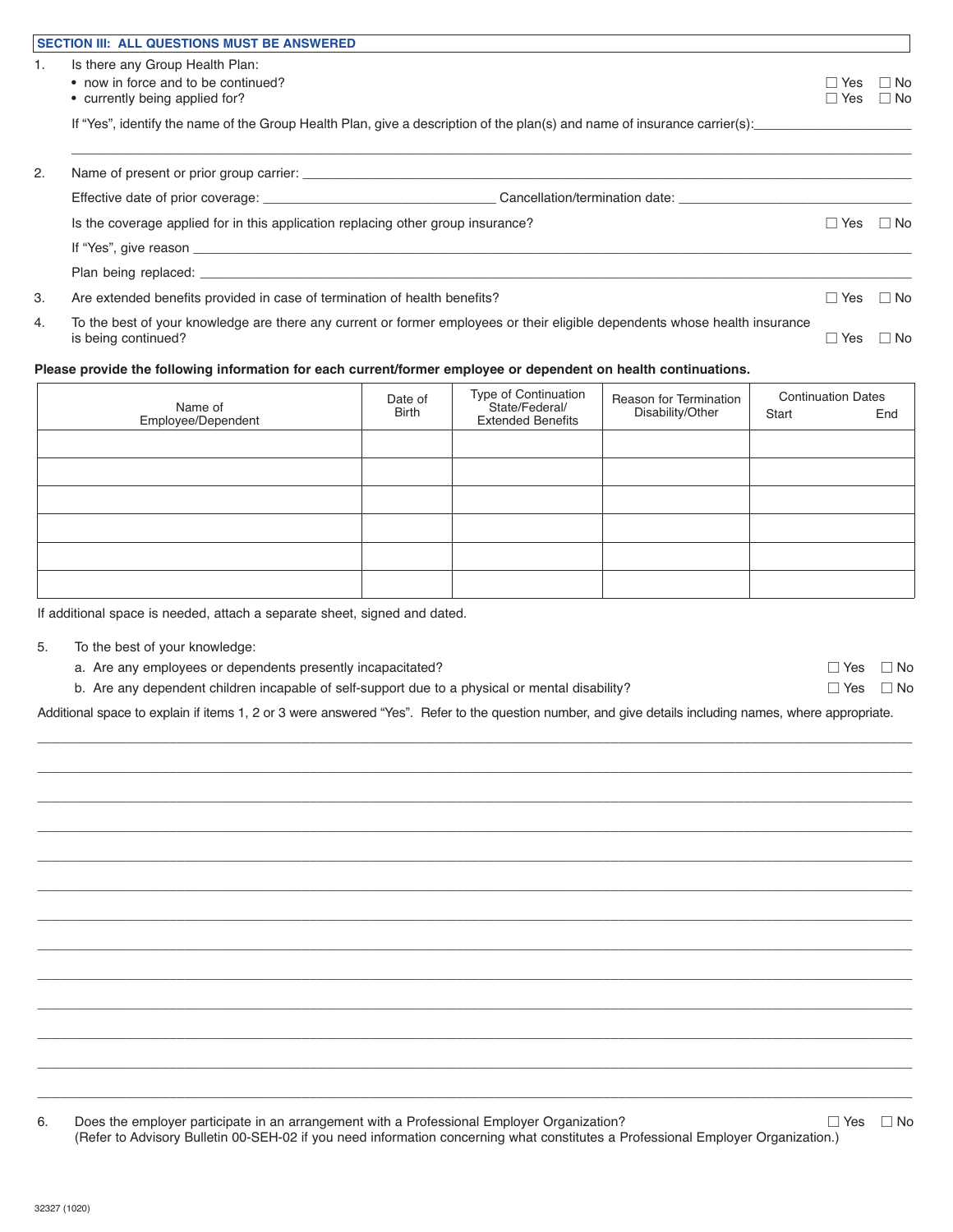# SECTION IV: AGENT/PRODUCER INFORMATION AND UNDERWRITING GROUP ENROLLMENT USE

| Agent Producer Information (This information must be answered completely) |                       |                         |                      |  |
|---------------------------------------------------------------------------|-----------------------|-------------------------|----------------------|--|
| <b>BROKER SIGNATURE</b>                                                   | <b>DATE</b>           |                         | <b>VENDOR NUMBER</b> |  |
| <b>BROKER-NAME</b>                                                        | <b>NAME OF AGENCY</b> | <b>TELEPHONE NUMBER</b> |                      |  |
| <b>STREET</b>                                                             | <b>CITY</b>           | <b>STATE</b>            | ZIP CODE             |  |

# SUB-PRODUCER INFORMATION AND COMMISSION SPLIT

| Sub-Producer Information (This information must be answered completely) |               |                |                         |          |  |  |  |
|-------------------------------------------------------------------------|---------------|----------------|-------------------------|----------|--|--|--|
| SUB-PRODUCER SIGNATURE                                                  | <b>DATE</b>   |                | NPN NUMBER              |          |  |  |  |
|                                                                         |               |                |                         |          |  |  |  |
| SUB-PRODUCER NAME                                                       |               | NAME OF AGENCY | TELEPHONE NUMBER        |          |  |  |  |
| <b>STREET</b>                                                           |               | <b>CITY</b>    | <b>STATE</b>            | ZIP CODE |  |  |  |
| Sub-Producer Commission Percentage                                      | $\frac{9}{6}$ |                |                         |          |  |  |  |
|                                                                         |               |                |                         |          |  |  |  |
| SUB-PRODUCER SIGNATURE                                                  | DATE          |                | NPN NUMBER              |          |  |  |  |
|                                                                         |               |                |                         |          |  |  |  |
| SUB-PRODUCER NAME                                                       |               | NAME OF AGENCY | <b>TELEPHONE NUMBER</b> |          |  |  |  |
| <b>STREET</b>                                                           |               | <b>CITY</b>    | <b>STATE</b>            | ZIP CODE |  |  |  |
| %<br>Sub-Producer Commission Percentage                                 |               |                |                         |          |  |  |  |
|                                                                         |               |                |                         |          |  |  |  |
|                                                                         |               |                |                         |          |  |  |  |
| SUB-PRODUCER SIGNATURE                                                  | DATE          |                | NPN NUMBER              |          |  |  |  |
| SUB-PRODUCER NAME                                                       |               | NAME OF AGENCY | TELEPHONE NUMBER        |          |  |  |  |
| <b>STREET</b>                                                           |               | <b>CITY</b>    | <b>STATE</b>            | ZIP CODE |  |  |  |
| &<br>Sub-Producer Commission Percentage                                 |               |                |                         |          |  |  |  |
|                                                                         |               |                |                         |          |  |  |  |
|                                                                         |               |                |                         |          |  |  |  |
| SUB-PRODUCER SIGNATURE                                                  | <b>DATE</b>   |                | <b>NPN NUMBER</b>       |          |  |  |  |
| SUB-PRODUCER NAME                                                       |               | NAME OF AGENCY | TELEPHONE NUMBER        |          |  |  |  |
| <b>STREET</b>                                                           |               | <b>CITY</b>    | <b>STATE</b>            | ZIP CODE |  |  |  |
| Sub-Producer Commission Percentage <sup>%</sup>                         |               |                |                         |          |  |  |  |
|                                                                         |               |                |                         |          |  |  |  |
| SPECIAL INSTRUCTIONS                                                    |               |                |                         |          |  |  |  |
|                                                                         |               |                |                         |          |  |  |  |
|                                                                         |               |                |                         |          |  |  |  |
|                                                                         |               |                |                         |          |  |  |  |
|                                                                         |               |                |                         |          |  |  |  |
|                                                                         |               |                |                         |          |  |  |  |
|                                                                         |               |                |                         |          |  |  |  |
|                                                                         |               |                |                         |          |  |  |  |
|                                                                         |               |                |                         |          |  |  |  |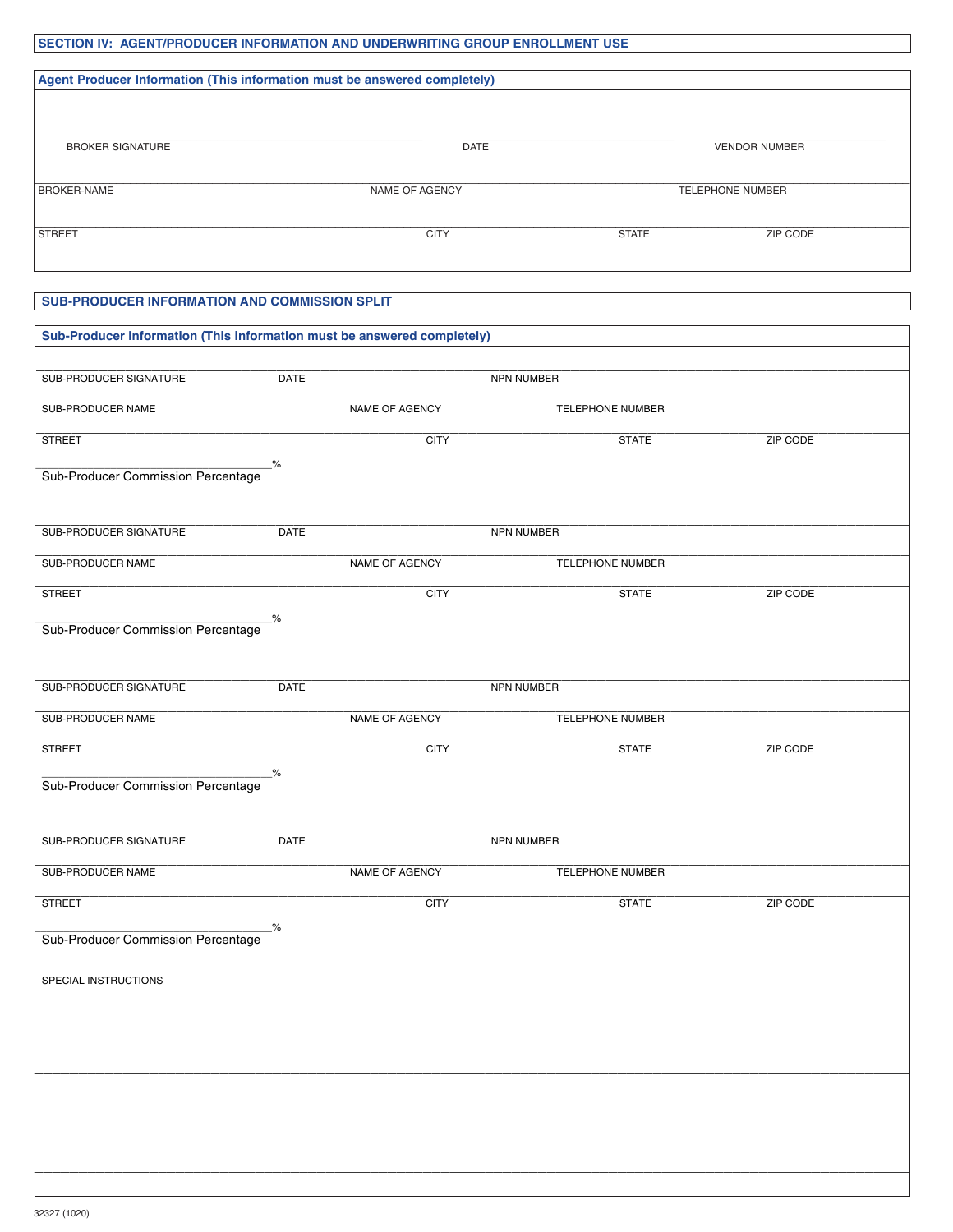| <b>For Internal Underwriting Use</b> |                                                                                                                                                                                                                                |
|--------------------------------------|--------------------------------------------------------------------------------------------------------------------------------------------------------------------------------------------------------------------------------|
|                                      |                                                                                                                                                                                                                                |
|                                      | Number of Subscribers <b>Example 2018</b>                                                                                                                                                                                      |
| $\Box$ Declined                      |                                                                                                                                                                                                                                |
|                                      |                                                                                                                                                                                                                                |
|                                      | Date and the state of the state of the state of the state of the state of the state of the state of the state of the state of the state of the state of the state of the state of the state of the state of the state of the s |
|                                      |                                                                                                                                                                                                                                |

| <b>For Internal Group Enrollment Use</b>                   |        |         |              |                      |                       |           |              |           |               |      |
|------------------------------------------------------------|--------|---------|--------------|----------------------|-----------------------|-----------|--------------|-----------|---------------|------|
|                                                            | ADV DA | ADV EPO | <b>OMNIA</b> | <b>HSA</b><br>ADV DA | <b>HSA ADV</b><br>EPO | OMNIA HSA | <b>OTHER</b> | <b>Rx</b> | <b>DENTAL</b> | SAPD |
|                                                            |        |         |              |                      |                       |           |              |           |               |      |
| <b>COVERAGE CODE</b><br>c/o                                |        |         |              |                      |                       |           |              |           |               |      |
| <b>TOTAL APPLICATIONS SUBMITTED</b>                        |        |         |              |                      |                       |           |              |           |               |      |
| TRANSFER FROM<br>GROUP #                                   |        |         |              |                      |                       |           |              |           |               |      |
| REFUSALS/WAIVERS<br>LISTING ATTACHED (IF APPLICABLE)       |        |         |              |                      |                       |           |              |           |               |      |
| <b>EMPLOYER CONTRIBUTION</b>                               |        |         |              |                      |                       |           |              |           |               |      |
| EFFECTIVE DATE                                             |        |         |              |                      |                       |           |              |           |               |      |
| FUTURE RATE RENEWAL DATE                                   |        |         |              |                      |                       |           |              |           |               |      |
|                                                            |        |         |              |                      |                       |           |              |           |               |      |
| APPROVED BY:<br><b>REVIEWER SIGNATURE</b><br>DATE APPROVED |        |         |              |                      |                       |           |              |           |               |      |
|                                                            |        |         |              |                      |                       |           |              |           |               |      |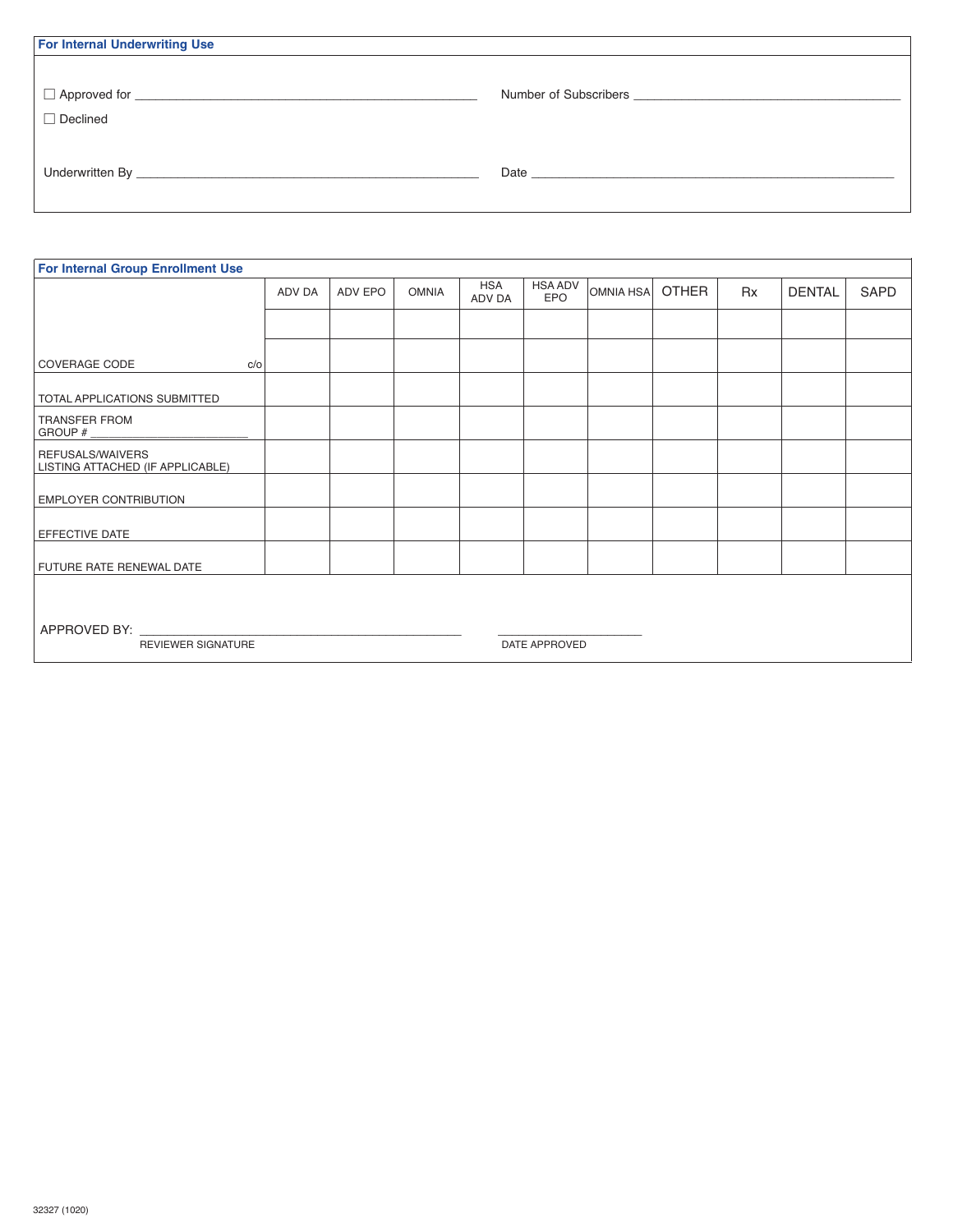### **SECTION V: SIGNATURE**

It is understood that, except as provided under applicable regulations, no individual shall become insured while not actively at work on a full-time basis, and only full-time employees are eligible. (Refer to the definition on the New Jersey Employer Certification.) It is further understood that no agent has power on behalf of Horizon Blue Cross Blue Shield of New Jersey to make or modify any request or application for insurance or to bind Horizon Blue Cross Blue Shield of New Jersey by making any promise or representation or by giving or receiving any information.

It is further understood that no insurance will be effective unless and until the application is accepted in writing by Horizon Blue Cross Blue Shield of New Jersey. Final rates will be based on enrollment data as of the Policy effective date. No contract of insurance is to be implied in any way on the basis of the completion and/or submission of this application.

It is understood that I am responsible to provide Horizon Blue Cross Blue Shield of New Jersey with timely and accurate information regarding the date of hire for new employees and that the requested effective date of coverage will properly apply any orientation period and waiting period requirements applicable to my plan. It is further understood that any retroactive termination requests must be limited to those for which no premium or contribution has been paid for the termination period by the employee or dependent whose coverage is to be retroactively terminated.

□ Please read this statement and check to confirm. I confirm that I have received the Summary of Benefits and Coverage (SBC) documents associated with the plan or plans I selected on this application. I confirm I will provide SBCs to plan participants and beneficiaries as required by federal regulations and guidance related to the distribution of the SBC, including the requiring for timing and delivery.

Any person who includes any false or misleading information on an application for an insurance policy is subject to criminal and civil penalties.

Dated at \_\_\_\_\_\_\_\_\_\_\_\_\_\_\_\_\_\_\_\_\_\_\_\_\_\_\_\_\_\_\_\_\_\_ on \_\_\_\_\_\_\_\_\_\_\_\_\_\_\_\_\_\_

\_\_\_\_\_\_\_\_\_\_\_\_\_\_\_\_\_\_\_\_\_\_\_\_\_\_\_\_\_\_\_\_\_\_\_\_\_\_\_\_\_\_\_\_\_\_\_\_\_\_\_\_\_\_\_\_\_\_\_\_

\_\_\_\_\_\_\_\_\_\_\_\_\_\_\_\_\_\_\_\_\_\_\_\_\_\_\_\_\_\_\_\_\_\_\_\_\_\_\_\_\_\_\_\_\_\_\_\_\_\_\_\_\_\_\_\_\_\_\_\_ \_\_\_\_\_\_\_\_\_\_\_\_\_\_\_\_\_\_\_\_\_\_\_\_\_\_\_\_\_\_\_\_\_\_\_\_\_\_\_\_\_\_\_\_\_\_\_\_\_\_\_\_\_\_\_\_\_\_\_\_\_\_\_ Print name of Officer, Partner or Proprietor Signature of Officer, Partner or Proprietor

Witness to Signature

**Note:** If there are any modifications to the statements and answers given in this application (i.e., crossed out, whited-out, erased information), the applicant must attest to the modifications by giving a complete signature in the margin near the modification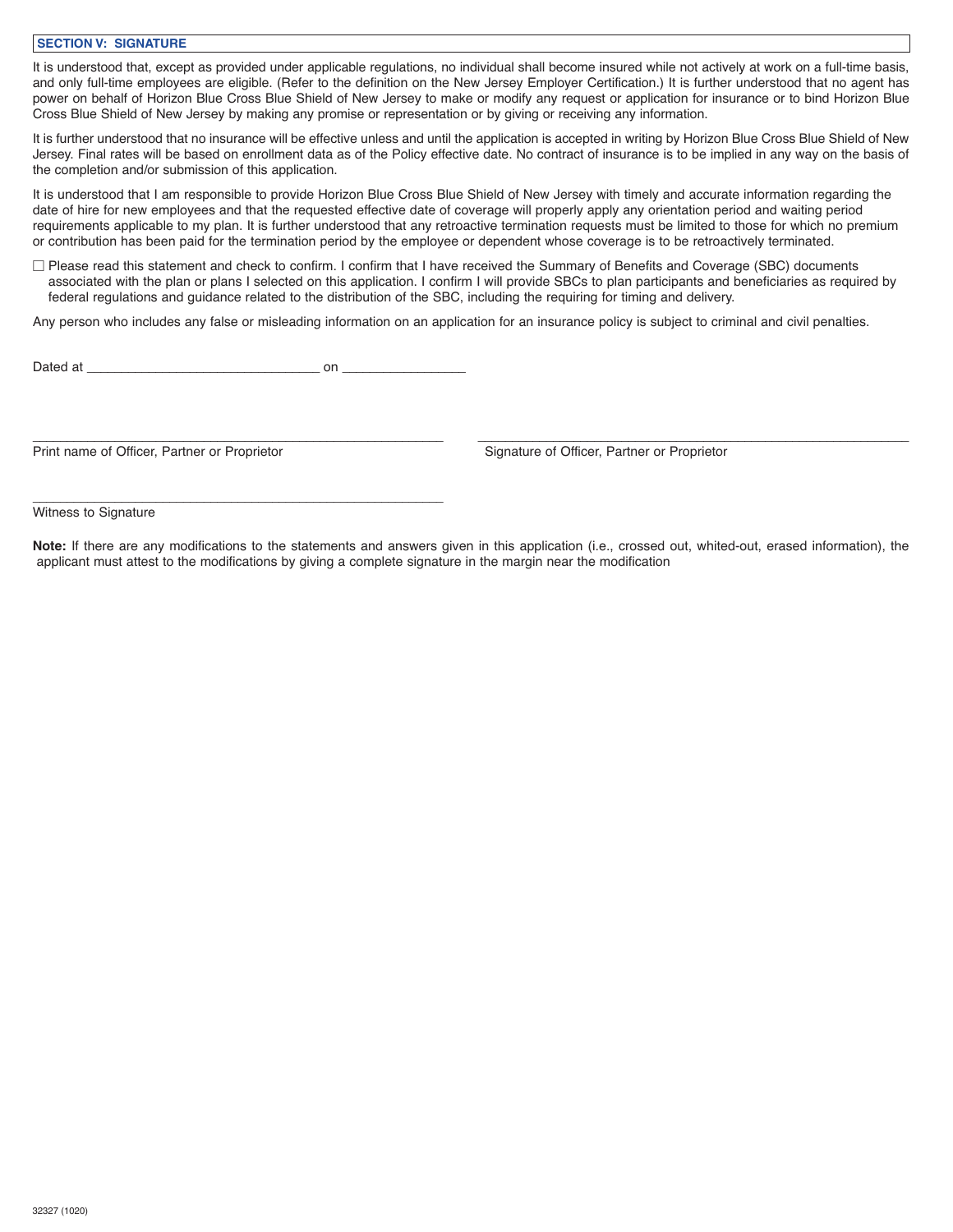

| Legal Name and Address of Employer:  |      |       |     |  |
|--------------------------------------|------|-------|-----|--|
|                                      | Name |       |     |  |
|                                      |      |       |     |  |
| Street                               | City | State | ZIP |  |
| Group Policy Number or Group Number: |      |       |     |  |

(if a current customer)

For purposes of certification as a New Jersey Small Employer, an Employer is considered to be a Small Employer if the Employer satisfies the definition set forth below.

### **Employee and Small Employer Definitions**

The definition of Small Employer counts employees as defined below.

Employee means an employee of the Policyholder. An individual and his or her legal spouse when the business is owned by the individual or by the individual and his or her legal spouse, partners in a partnership, sole proprietors, a 2-percent S corporation shareholder and independent contractors are **not** employees of the Policyholder.

Small Employer means in connection with a Group Health Plan with respect to a Calendar Year and a Plan Year, an employer who employed an average of at least 1 but not more than 50 employees on business days during the preceding Calendar Year and who employs at least 1 employee on the first day of the Plan Year.

All persons treated as a single employer under subsection (b), (c), (m) or (o) of section 414 of the Internal Revenue Code of 1986 shall be treated as one employer.

In the case of an employer which was not in existence throughout the preceding calendar year, the determination of whether such employer is a small or large employer shall be based on the average number of employees that it is reasonably expected such employer will employ on business days in the current calendar year.

The following calculation must be used to determine if an employer employs at least 1 but not more than 50 employees. For purposes of this calculation:

- a) Employees working 30 or more hours per week are full-time employees and each full-time employee counts as 1;
- b) Employees working fewer than 30 hours per week are part-time and counted as the sum of the hours each part-time employee works per week multiplied by 4 and the product divided by 120 and rounded down to the nearest whole number.

Add the number of full-time employees to the number that results from the part-time employee calculation. If the sum is at least 1 but not more than 50 the employer employs at least 1 but not more than 50 employees.

Please note: Small Employer includes an employer that employs more than 50 full-time employees if the employer's workforce exceeds 50 full-time employees for no more than 120 days during the calendar year and the Employees in excess of 50 who were employed during such 120-day or fewer period were seasonal workers.

### Full-Time Employee Definition

The definition of Full-time Employee is used to determine eligibility for coverage under a small employer plan. Full-time employees are counted when determining participation for a small employer.

Full-Time Employee means an employee who works a normal work week of 25 or more hours. Work must be at the Policyholder's regular place of business or at another place to which an employee must travel to perform his or her regular duties for his or her full and normal work hours.

Please note that the above definition of Small Employer above considers full-time to be 30 hours per week and that definition of full-time is used solely for determining whether an employer is a Small Employer. For purposes of determining which employees are eligible for insurance under a Small Employer plan and whether the Small Employer meets the participation requirement, full-time is defined as 25 hours per week.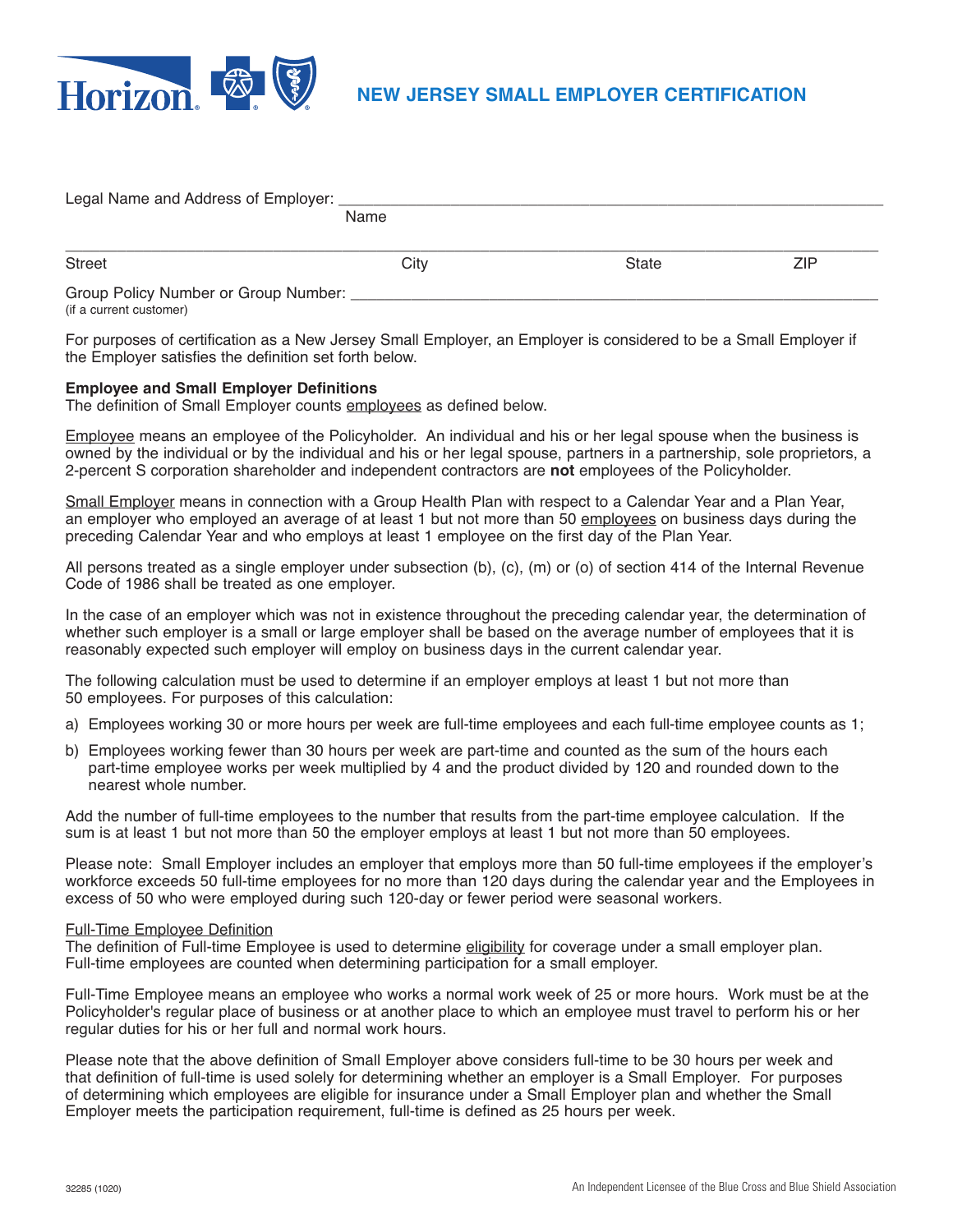Please indicate below the number of employees by work location/State. Refer to the definition of "employee" on page 1. All employees must be included, regardless of whether or not they currently have medical coverage and through whom that coverage is provided.

|                               | Number of Employees or Former Employees |           |                                        |       |  |
|-------------------------------|-----------------------------------------|-----------|----------------------------------------|-------|--|
| Work Location (list by State) | Full-time                               | Part-time | COBRA or<br><b>State</b><br>Continuees | Other |  |
|                               |                                         |           |                                        |       |  |
|                               |                                         |           |                                        |       |  |
|                               |                                         |           |                                        |       |  |
|                               |                                         |           |                                        |       |  |
|                               |                                         |           |                                        |       |  |

The following information will be used to calculate the **participation** rate. Refer to the definition of "full-time employee" on page 1 that counts employees working 25 or more hours per week.

## Total # Full-time Employees \_\_\_\_\_\_\_\_\_

Total # Full-time Employees applying/enrolling for health benefits coverage \_\_\_\_\_\_\_\_\_

Total # Full-time employees waiving health benefits coverage under the policy with coverage under their spouse's or parent's group coverage, Medicare, Medicaid, or NJ FamilyCare or Tricare or any other group Health Benefits Plan **through a different employer** \_\_\_\_\_\_\_\_\_

Total # Full-time employees waiving health benefits coverage under the policy with coverage under a Health Benefits Plan **issued by another carrier and offered by the small employer:** 

Please separately list the name(s) of the other carrier(s) and the number of employees covered under each:

\_\_\_\_\_\_\_\_\_\_\_\_\_\_\_\_\_\_\_\_\_\_\_\_\_\_\_\_\_\_\_\_\_\_\_\_\_\_\_\_\_\_\_\_\_\_\_\_\_\_\_\_\_\_\_\_\_\_\_\_\_\_\_\_\_\_\_\_\_\_\_\_\_\_\_\_\_ \_\_\_\_\_\_\_\_\_ \_\_\_\_\_\_\_\_\_\_\_\_\_\_\_\_\_\_\_\_\_\_\_\_\_\_\_\_\_\_\_\_\_\_\_\_\_\_\_\_\_\_\_\_\_\_\_\_\_\_\_\_\_\_\_\_\_\_\_\_\_\_\_\_\_\_\_\_\_\_\_\_\_\_\_\_\_ \_\_\_\_\_\_\_\_\_

Total # Full-time employees waiving health benefits coverage under the policy without coverage under a spouse's or parent's group coverage; Medicare, Medicaid, or NJ FamilyCare or Tricare or any other Health Benefits Plan

Total # Employees in an ineligible class or classes \_\_\_\_\_\_\_\_\_

The following information will be used to determine how certain federal laws apply to the Small Employer.

Is your firm subject to Working Aged Provisions of federal law (TEFRA/DEFRA)?  $\Box$  Yes  $\Box$  No (You may be subject to the law if you employed 20 or more employees for 20 weeks in the current or prior calendar year)

If yes, provide the number of full-time and part-time employees you employed for at least 20 or more weeks in the current or prior calendar year.

For purposes of this question "employee" includes: full-time employees, part-time employees, seasonal employees, temporary employees, employees who are union members, owners, partners, officers and excludes self-employed persons, independent contractors (1099), directors

Is your firm subject to the requirements of the federal COBRA law?  $\Box$  Yes  $\Box$  No

(You may be subject to the law if you employed 20 or more employees during 50% or more of the working days during the previous calendar year.)

For purposes of this question "employee" includes: full-time employees, part-time employees, seasonal employees, temporary employees, employees who are union members, owners, partners, officers and excludes self-employed persons, independent contractors (1099), directors.

If yes, provide the number of full-time and part-time employees you employed during 50% or more of the working days during the previous calendar year.

Each part-time employee counts as a fraction of an employee, with the fraction equal to the number of hours the part-time employee worked divided by the hours an employee must work to be considered full-time.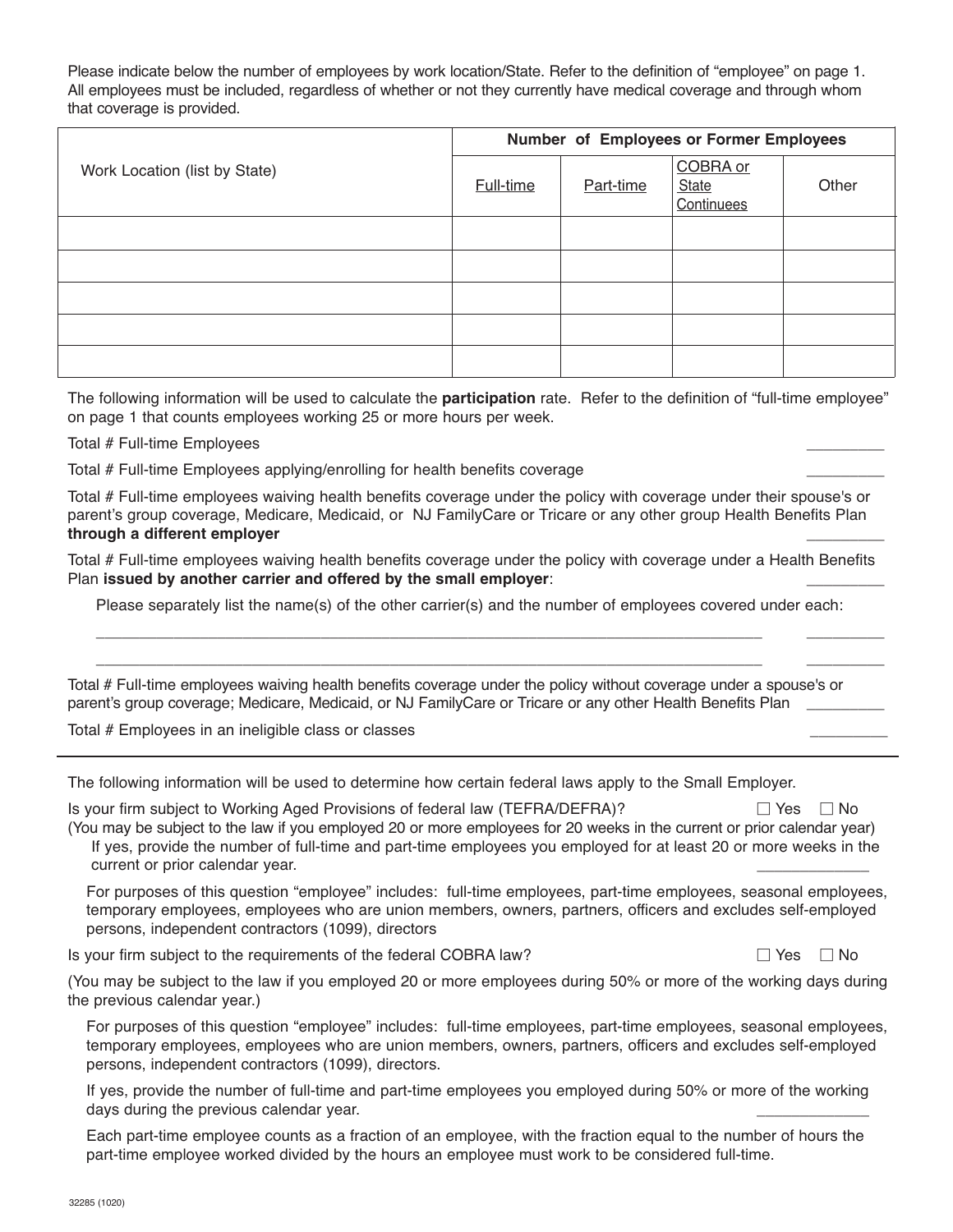# **CERTIFICATION AS A SMALL EMPLOYER IN THE STATE OF NEW JERSEY**

For a Group Health Benefits Plan

Please sign and date appropriate section indicating whether or not you meet the definition of a small employer .

| $\Box$ I certify that I qualify as a Small Employer in the State of New Jersey.)                                                                                                                                                                                                                                                                                                                                            |       |  |  |  |  |
|-----------------------------------------------------------------------------------------------------------------------------------------------------------------------------------------------------------------------------------------------------------------------------------------------------------------------------------------------------------------------------------------------------------------------------|-------|--|--|--|--|
| <b>AND</b>                                                                                                                                                                                                                                                                                                                                                                                                                  |       |  |  |  |  |
| I certify that the information provided to Horizon Blue Cross Blue Shield of New Jersey is true and complete. I<br>$\Box$<br>understand that if the above information is not complete or is not provided to Horizon BCBSNJ, in a timely manner,<br>then health benefits coverage does not have to be offered or continued. I further understand that incomplete or<br>untrue information may void health benefits coverage. |       |  |  |  |  |
| I certify that I have obtained and maintain a stand-alone pediatric dental plan for all employees and dependents<br>enrolling for health benefits coverage.                                                                                                                                                                                                                                                                 |       |  |  |  |  |
| Signature of Officer, Partner or Owner                                                                                                                                                                                                                                                                                                                                                                                      | Title |  |  |  |  |
| Print Name of Officer, Partner or Proprietor                                                                                                                                                                                                                                                                                                                                                                                | Date  |  |  |  |  |
| <b>Signature of Witness</b>                                                                                                                                                                                                                                                                                                                                                                                                 | Date  |  |  |  |  |
| $\Box$ I certify that I am NOT a Small Employer in the State of New Jersey, as defined above.                                                                                                                                                                                                                                                                                                                               |       |  |  |  |  |

| Signature of Officer, Partner or Proprietor  | Title |
|----------------------------------------------|-------|
|                                              |       |
| Print Name of Officer, Partner or Proprietor | Date  |
|                                              |       |
| <b>Signature of Witness</b>                  | Date  |

**Any person who includes any false or misleading information on an application or enrollment form or certification for a health benefits plan is subject to criminal and civil penalties.**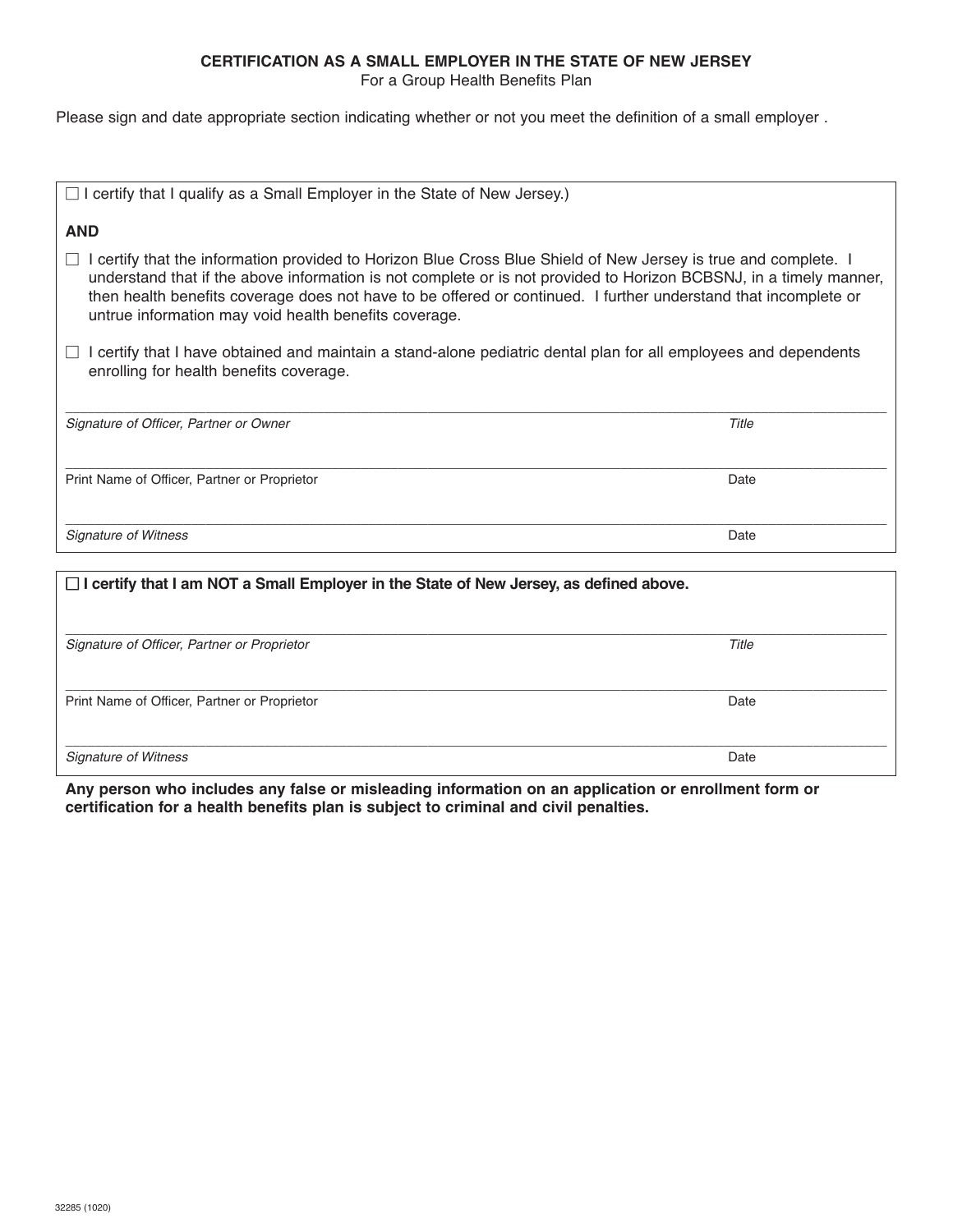# **\*CENSUS INFORMATION**

Please include the following persons in the following list:

- a. employees, owners, partners, and officers who are actively working for the employer on a regular basis, and are paid by the employer on a regular basis, whether or not they are eligible to be covered under the policy.
- b. employees, owners, partners and officers who are not working, but who are currently covered under the employer's health benefits plan for reasons such as continuation of coverage or total disability.

Please use the following letters to indicate Status:

- **O:** Owner, partner or officer
- **F:** Full-time employee who works 25 or more hours per week
- **P:** Part-time employee who works less than 25 hours per week
- **S:** Seasonal employee (employee works 120 days or fewer per year)
- **D:** Totally Disabled employee
- **C:** Continuee under state or federal law
- **U:** Employee participating in an employee welfare arrangement established pursuant to a collective bargaining agreement.

| Name           | Job Title | Date of<br>Employment | Hours<br>Worked<br>Per Week | Status | Work Location<br>(State) | Date of Birth |
|----------------|-----------|-----------------------|-----------------------------|--------|--------------------------|---------------|
| $\mathbf{1}$ . |           |                       |                             |        |                          |               |
| 2.             |           |                       |                             |        |                          |               |
| 3.             |           |                       |                             |        |                          |               |
| 4.             |           |                       |                             |        |                          |               |
| 5.             |           |                       |                             |        |                          |               |
| 6.             |           |                       |                             |        |                          |               |
| 7.             |           |                       |                             |        |                          |               |
| 8.             |           |                       |                             |        |                          |               |
| 9.             |           |                       |                             |        |                          |               |
| $10.$          |           |                       |                             |        |                          |               |
| 11.            |           |                       |                             |        |                          |               |
| 12.            |           |                       |                             |        |                          |               |
| 13.            |           |                       |                             |        |                          |               |
| 14.            |           |                       |                             |        |                          |               |
| 15.            |           |                       |                             |        |                          |               |
| 16.            |           |                       |                             |        |                          |               |
| 17.            |           |                       |                             |        |                          |               |
| 18.            |           |                       |                             |        |                          |               |
| 19.            |           |                       |                             |        |                          |               |
| 20.            |           |                       |                             |        |                          |               |

\*If additional space is needed, attach a separate sheet.